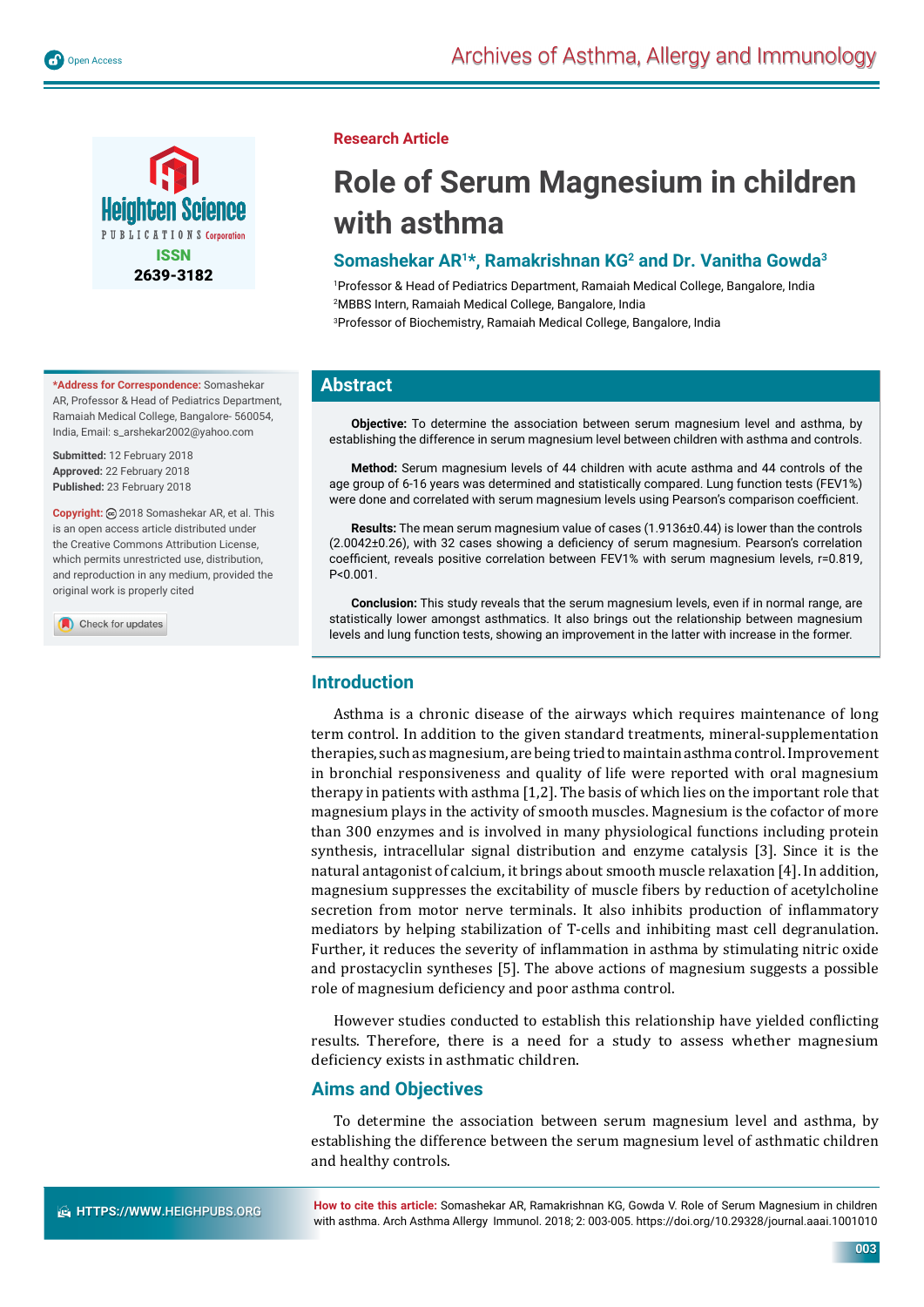# **Materials and Methods**

This case control study was conducted over a period of 6 months in Ramaiah teaching hospital on a sample of 88 children aged between 6 to 16 years, 44 cases and 44 controls. The cases were children with established asthma visiting the outpatient department and the controls were healthy age and sex matched children. Children with co-existing cardio-pulmonary co morbidities and nutrional deficiencies were excluded from the study.

Informed consent was taken from all the care givers of the patients. Spirometry was performed to determine asthma control. 0.5 mL of heparinized whole blood samples of patients with broncho constriction and healthy children who met the inclusion criteria was drawn before using any medication and was immediately sent to the laboratory. Serum magnesium levels were quantified by colorimetric method with chlorophosphonazo.

Frequency distribution, percentage distribution, mean +/-SD, Pearson's comparison co-efficient was calculated with 95% confidence intervals for the comparison of the findings of case and control groups.

### **Results**

The data hence collected was systematically tabulated and analyzed with SPSS software. The descriptive statistics for the case and control group. The over all levels of serum magnesium is lower in the case group with the mean among the cases 1.9136±0.44 and 2.0042±0.26 among the controls. Further, 32% of the cases had lower than normal values of serum Magnesium.

On calculation of Pearson's correlation coefficient, the FEV1% of the cases were found to have a positive correlation with serum magnesium levels,  $r=0.819$ ,  $P<0.001$ . This implies that with rise in FEV1%, the serum magnesium levels rise.

### **Discussion**

This study explores the possibility of low serum magnesium level being a factor in the pathogenesis of asthma and its role in maintaining adequate control to prevent exacerbations. Serum magnesium levels of 32 % of cases were lower than normal as opposed to 0% in the control group. Even though, majority of the cases had magnesium levels within the normal range, the mean serum magnesium levels of the case group is statistically lower than that compared to the control group. Pearson's correlation suggests a statistically significant positive relationship between serum magnesium levels and FEV%, a finding unique to this study. This suggests that with increase in the serum magnesium levels, lung function tests improve. This stratifies the possible role of magnesium in attaining asthma control.

This study is limited by the small sample size. A larger sample size would help draw more statistically accurate conclusion. Moreover, follow up with a direct observation of improvement in disease with increase in serum magnesium levels, would add further value to the aforementioned results.

The findings of this study is similar to that in the study conducted by Haury et al., who reported significantly lower level of serum magnesium in asthmatics compared to healthy subjects [6]. This is also in concordance to the findings of the studies conducted by Siebes KD et al., Mohammed NS et al., and Ahmed AA et al. [7-9]. Nevin et al., also concluded that the mean serum magnesium levels are lower like the current study [10]. However the study conducted by karkish KS et al., found no such co relation [11]. Other similar studies conducted on adults also report no significant co-relation [12,13].

Hence, this study shows that serum magnesium can be an indicator of asthma